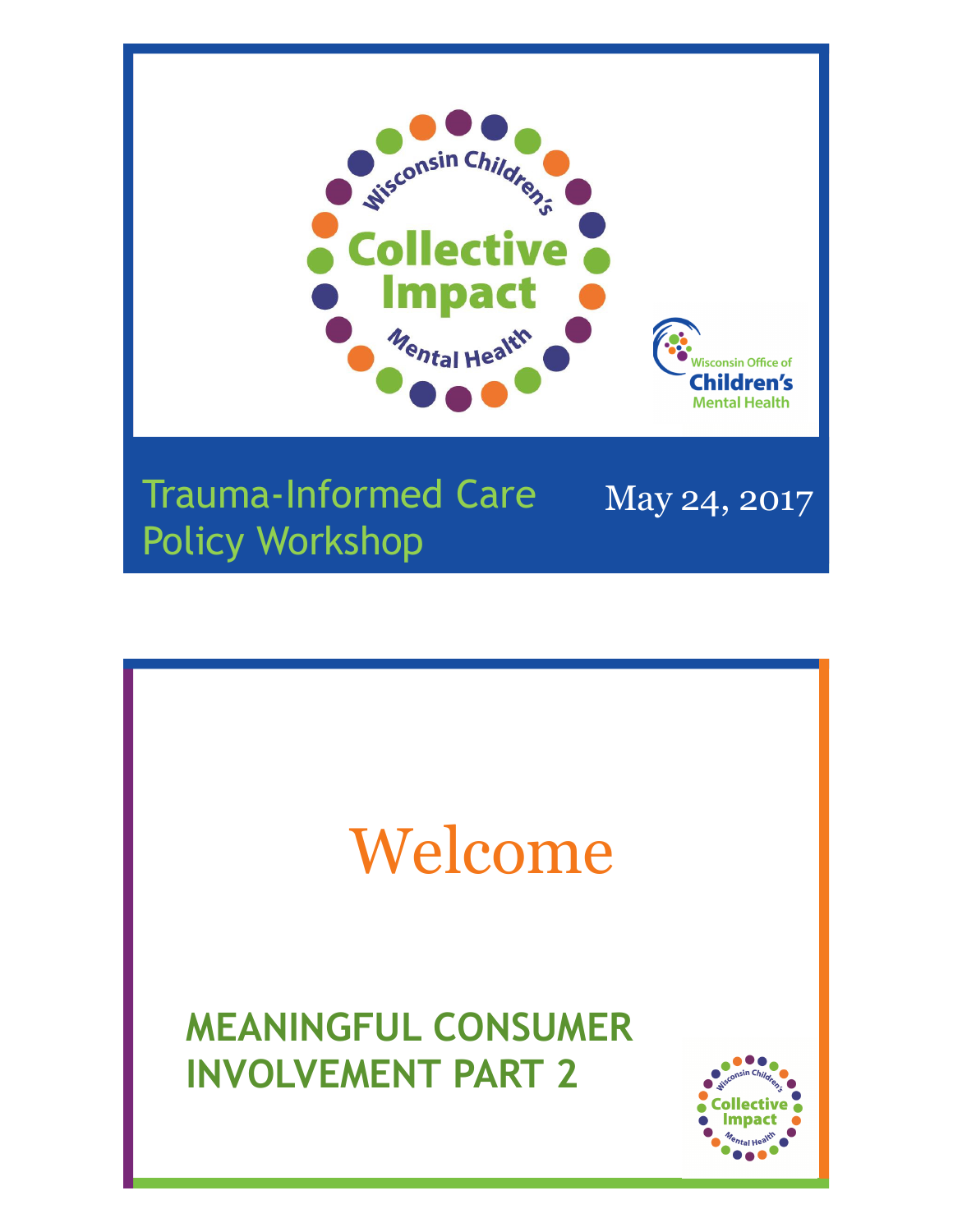#### Goals for the Day

- State three reasons why consumer involvement is a key tenet of traumainformed care.
- Identify essential guidelines around including consumer involvement in your organization, and pick one guideline to implement within your organization.

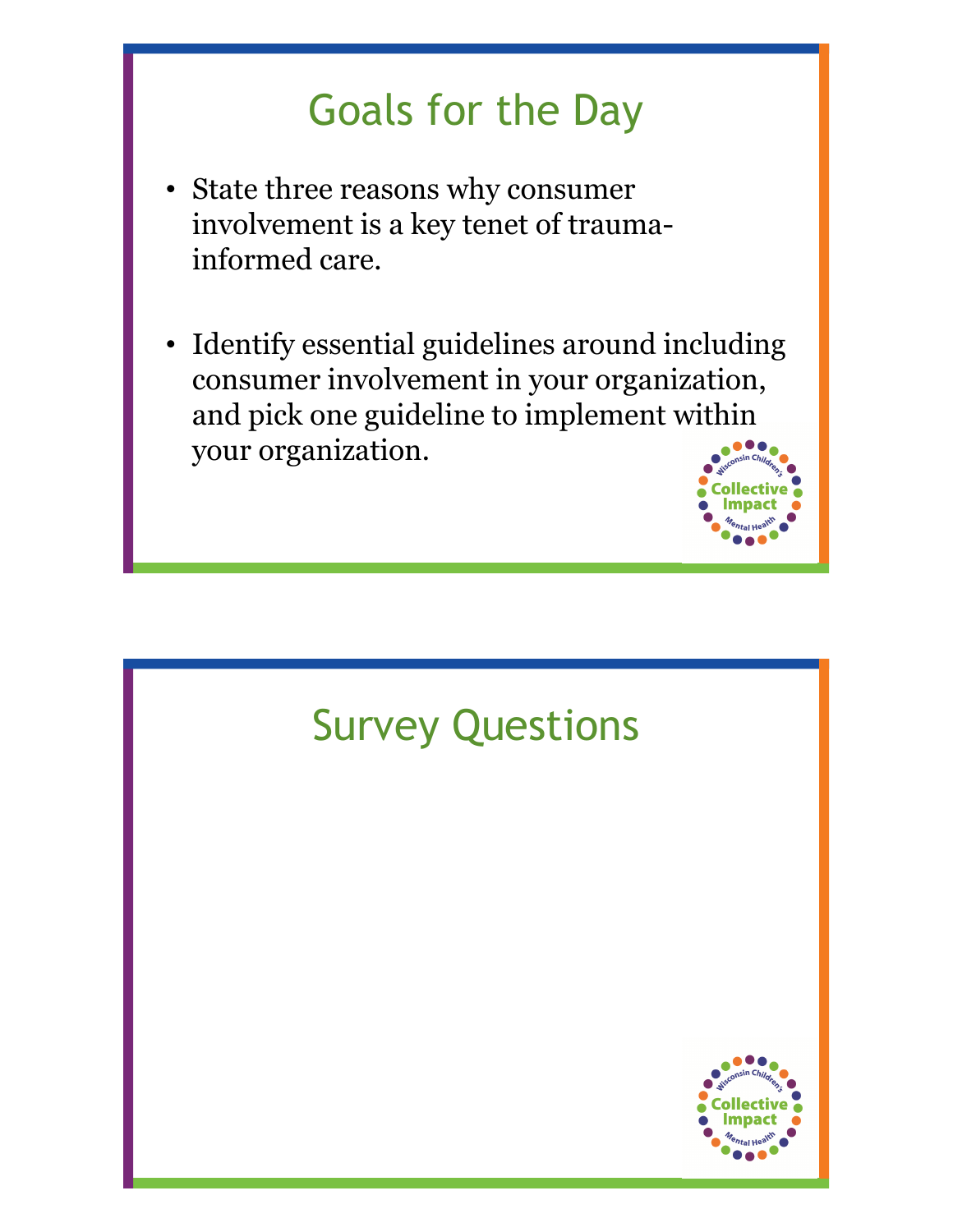

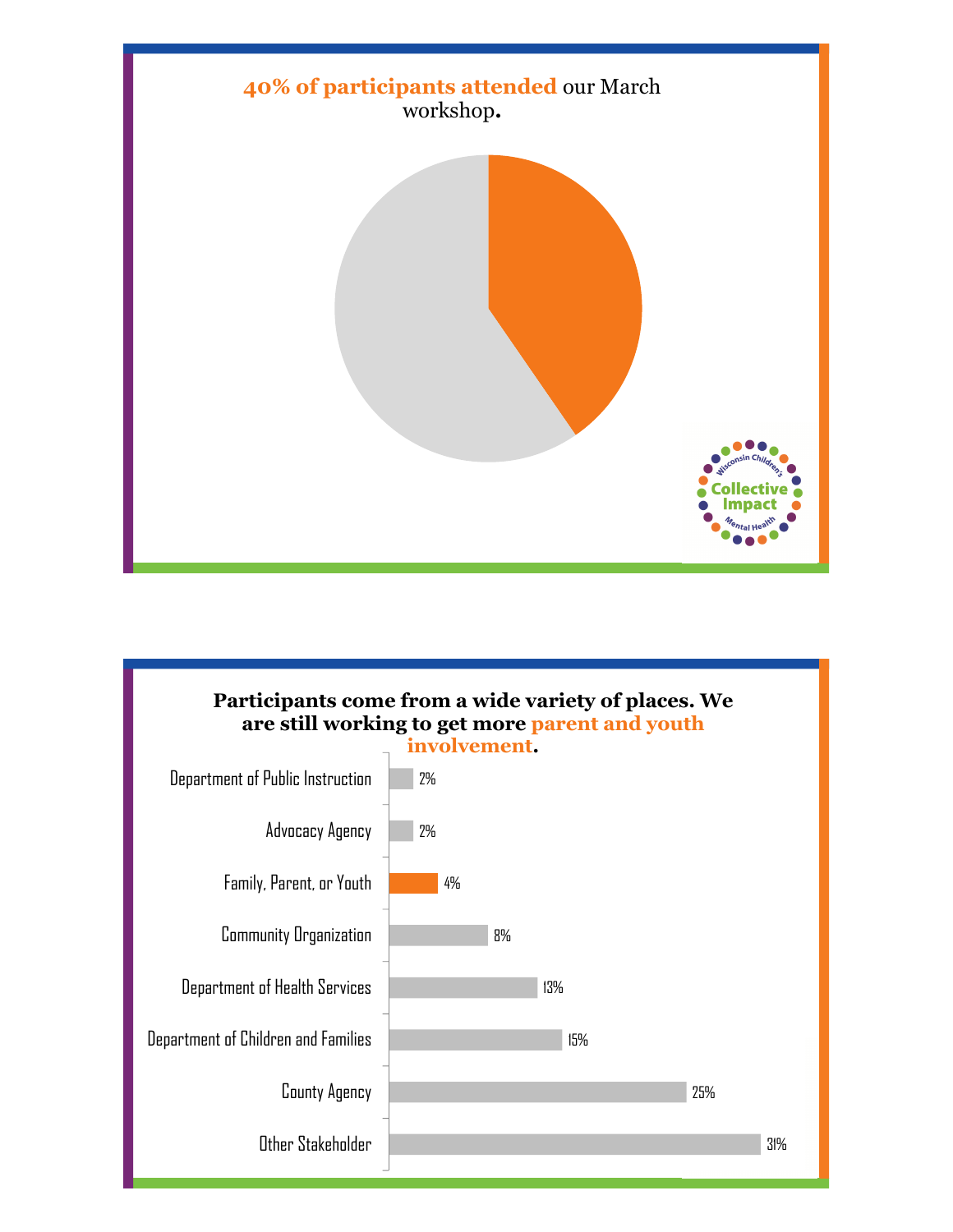

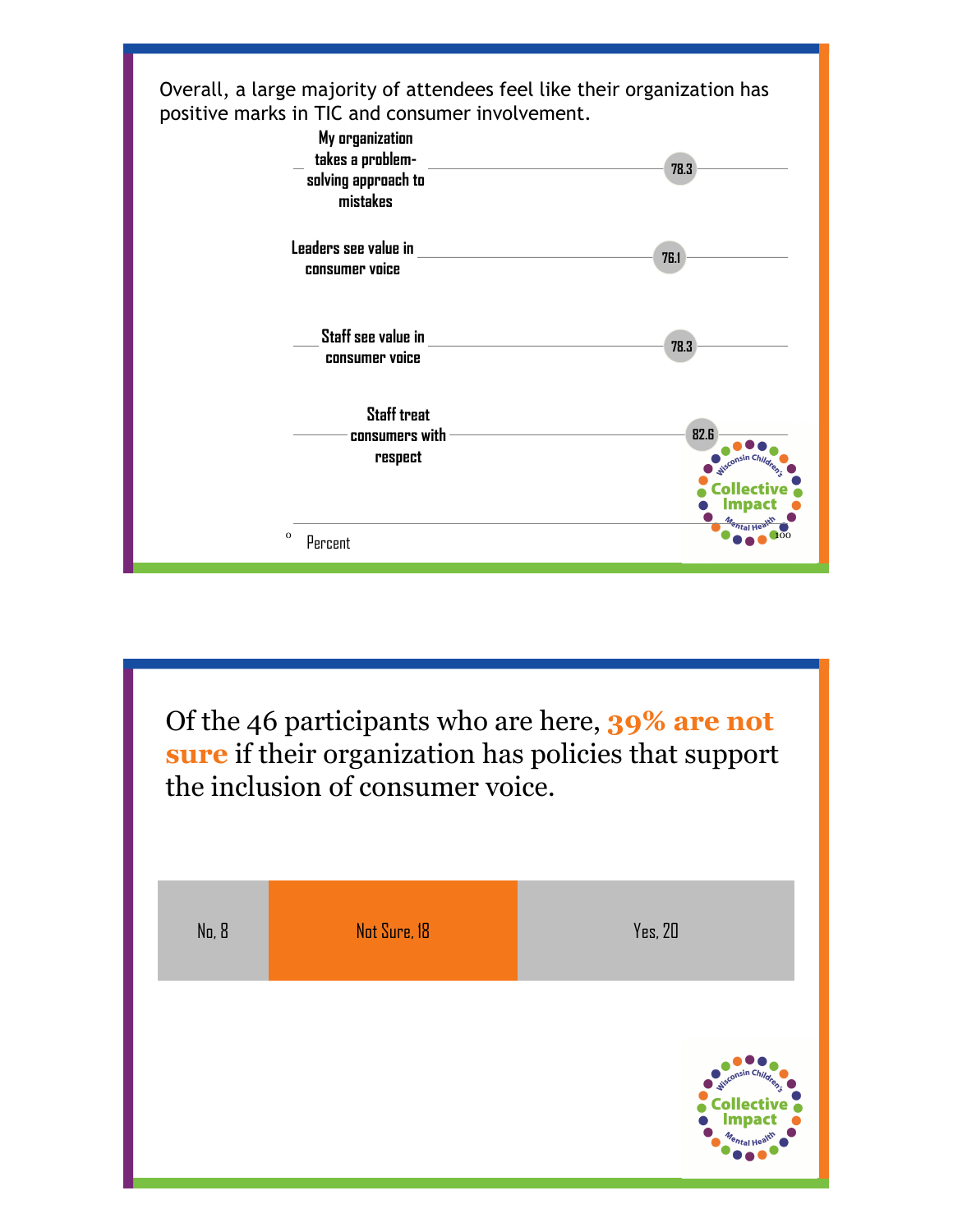## Why Consumer Involvement?



## Donna Burns

#### Panel of Best Practices

- Amy Selenske and Ashley Jansen (Reach Dane)
- Ann Hameister (Children's Hospital of WI-Fox Valley Family Advocacy Committee)
- Bryn Martyna (Department of Children and Families)
- Joanette Robertson (Department of Health Services)
- Tia Words Jones (Children's Hospital of WI Youth Advisory Group)

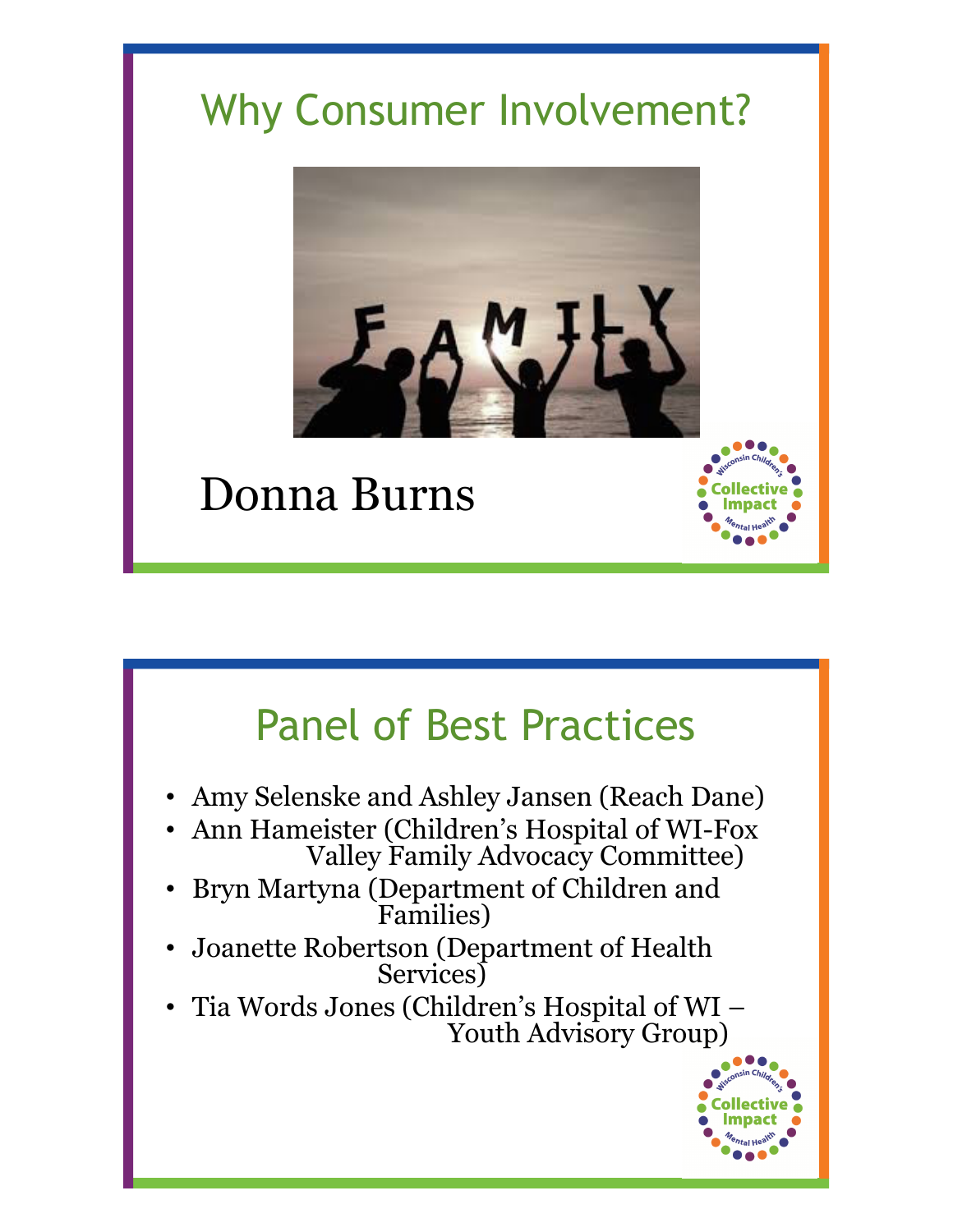# Group Discussion

- Discuss at your tables
- How can we put this into practice in our agencies
- Record highlights
- Report out



### Future Steps

- July 26 Human Resources
- 
- 
- September 27 Direct Services
	-
- November 15 Environment

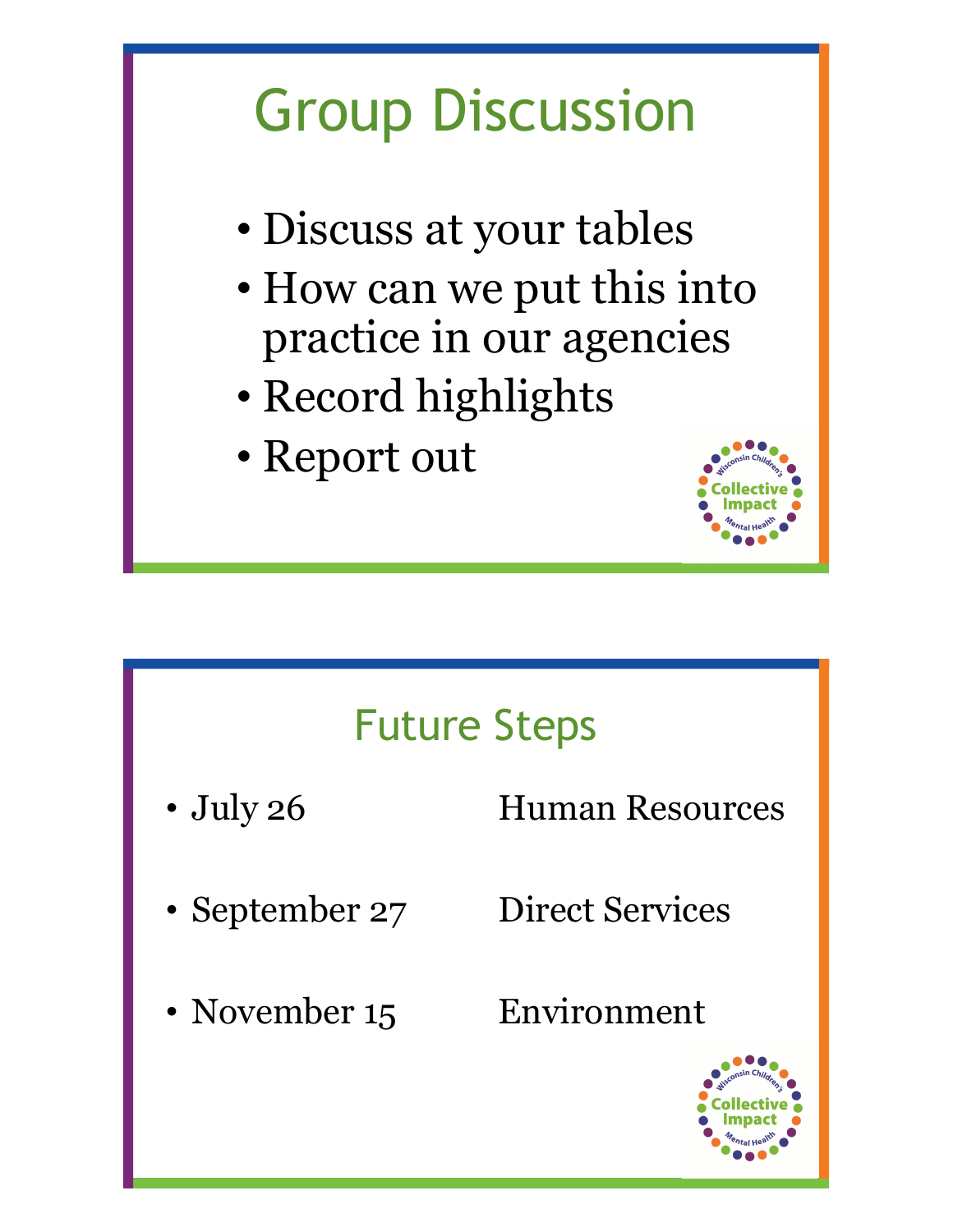